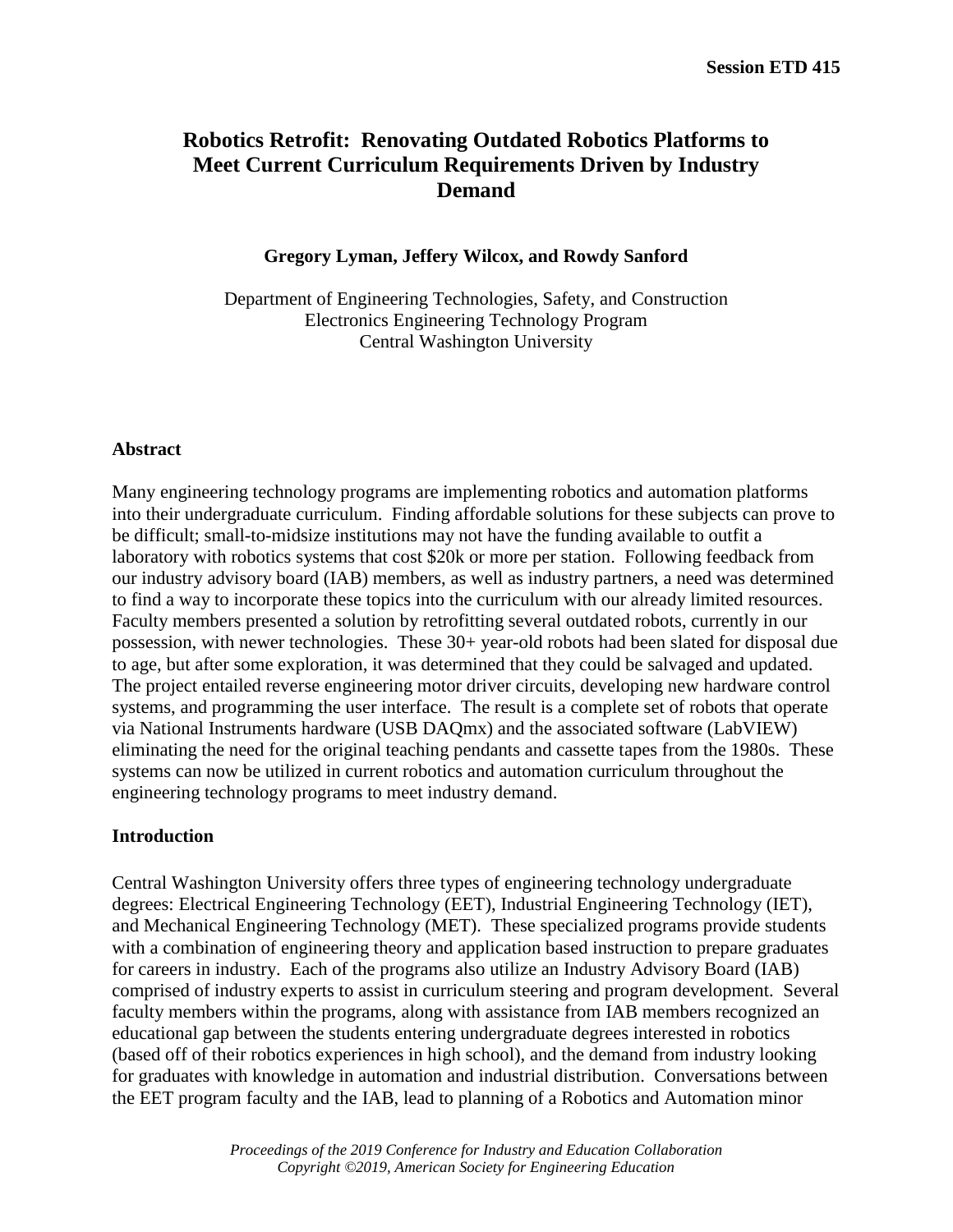where students interested in robotics can learn the hands-on skills and practical knowledge for successful careers in automation. The minor was designed to fit in conjunction with any of the engineering technology majors offered at CWU.

As development began for the Robotics and Automation minor, the program faculty focused on how to implement hands-on topics into the curriculum. There has been a multitude of research showing the benefits of hands-on learning [1] [2] [3] and its ability to provide a bridge from abstract topics to real-world application, with many engineering and technology programs implementing these methods  $[4]$  [5]. Each engineering technology program at CWU recognizes the benefits of these methods, and thus utilizes them throughout their respective curriculum. The topics of robotics and mechatronics along with their applications in automation and industrial distribution provide a multitude of options for hands-on learning. Program faculty quickly realized that the central problem with developing curriculum incorporating this type of teaching approach would be funding of equipment and resources.

This paper outlines the experiences of the CWU engineering technology programs' process of finding a hands-on robotics platform to match the needs of both students and industry.

### **Scope of the Problem**

Presenting students with an industry-applicable and budget-friendly platform for the robotics and automation curriculum became a surprisingly difficult challenge to overcome. It seems that most readily-available robotics platforms fall into what the EET faculty determined as two categories: robotics toys, and industrial robotics. Examples of the former category would be LEGO Mindstorms and VEX robotics, which are fabulous platforms, but do not necessarily fit into industrial robotics curriculum. The latter category includes Universal Robots, Fanuc Robots, and Mitsubishi Robots, which are fantastic solutions for industrial robotics, but can also be quite expensive and out of reach of most budgets. Essentially, lite industrial robotics for education seemed to be a small market with no evident solutions to the problem.

Another limiting aspect regarding the implementation of modern industrial robots into education is the inability to access internal components. These "black-box" robots are purposefully designed for automation facilities where exposure of internal components would be limiting within some factory conditions and possibly hazardous. In an educational setting however, having the ability to see and analyze the motors, gears, linkages, and electrical components, under safety-guided rigor can be a handy pedagogical tool.

It should be clarified here that this search to find a robotics platform was not intended to encompass the entire robotics and automation curriculum, but rather to bridge the two aforementioned categories. LEGO Mindstorms and VEX platforms have been implemented into introductory robotics courses. In addition, a single Mitsubishi industrial robot expands the curriculum's industrial side, however it was still determined there was a need to have a platform that could fit nicely in between these existing systems.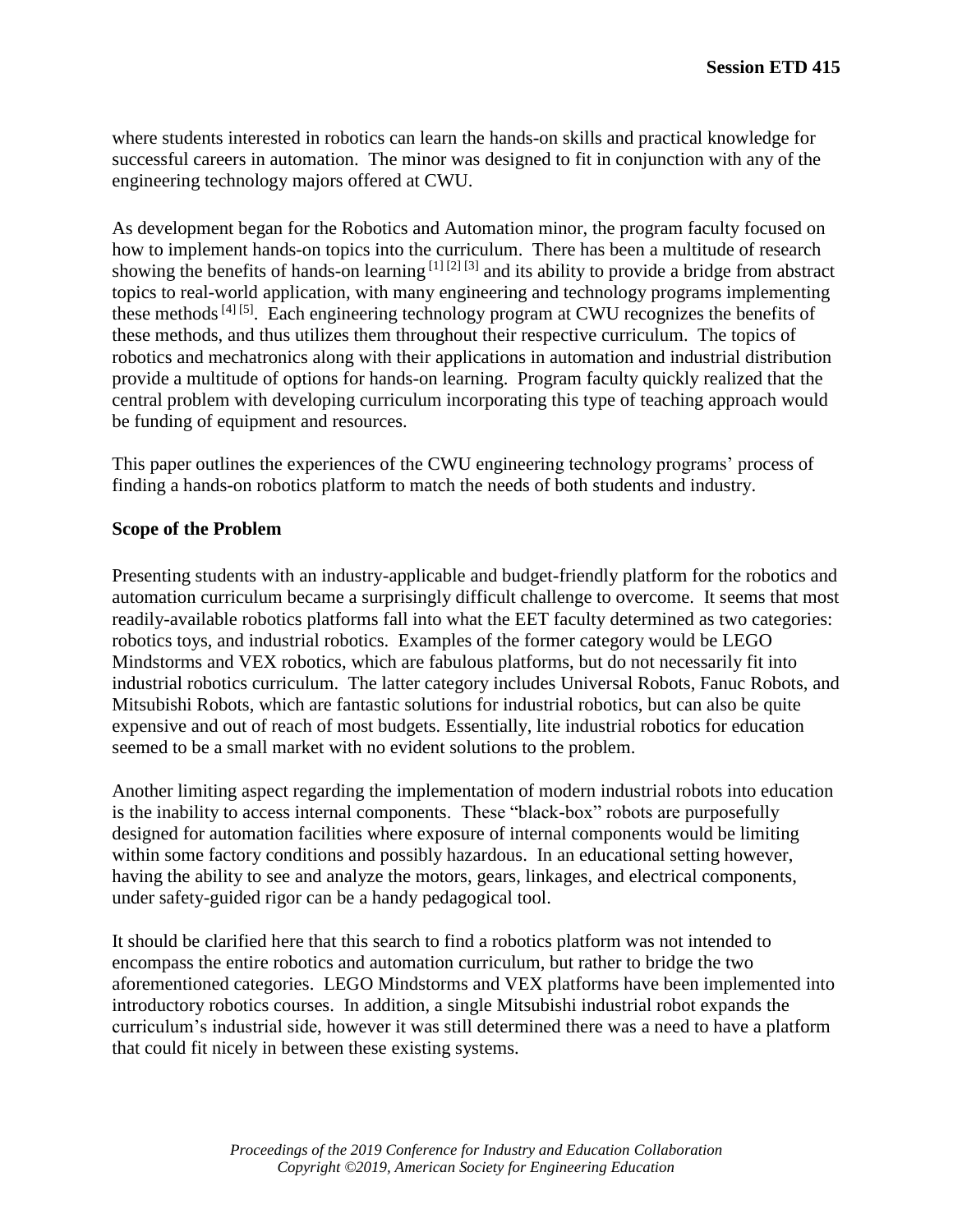As the program faculty began to receive quotes for industrial robot systems, it was also decided to explore options of obtaining older robot platforms that could be retrofitted to newer technologies. Through this exploration, it was found that the computer science department at CWU had some old robots from the 1980s that turned out to be good candidates for retrofit. The authors do recognize that not all educational programs will have immediate access to older robotics platforms, but with some research into avenues of obtaining outdated robots, a relatively cost-effective solution may be found.

Once the outdated robots were acquired, the next major challenge became the technical difficulties associated with retrofitting the systems. Again, with some research and creative problem solving, these robots were able to be retrofitted from parallel port communication, via teaching pendants, to USB communication. In addition, utilizing the LabVIEW environment to program the system allows for the possibility of a customized and/or modular user interface.

#### **Robotics Retrofit Process**

The ATLAS robotics platform acquired by the EET program was developed and produced by L.J. Electronics in the early 1980s. Figure 1 shows a promotional picture for the ATLAS robot controlled by an EMMA microcomputer, also sold by L.J. electronics. The original hardware was built into an aluminum frame with unipolar stepper motors for the movement, and a currentchopper stepper driver for pulse delivery. The original controller/CPU for the system was a Rockwell 6502 8-bit processor, paired with a 6522 Versatile Interface Adapter, which was used for the parallel interface port on the front panel of the base, as well as reading the end stops and controlling the motor driver circuits.



Figure 1: L.J. Electronics ATLAS Robot controlled via an EMMA Microcomputer<sup>[6]</sup>

*Proceedings of the 2019 Conference for Industry and Education Collaboration Copyright ©2019, American Society for Engineering Education*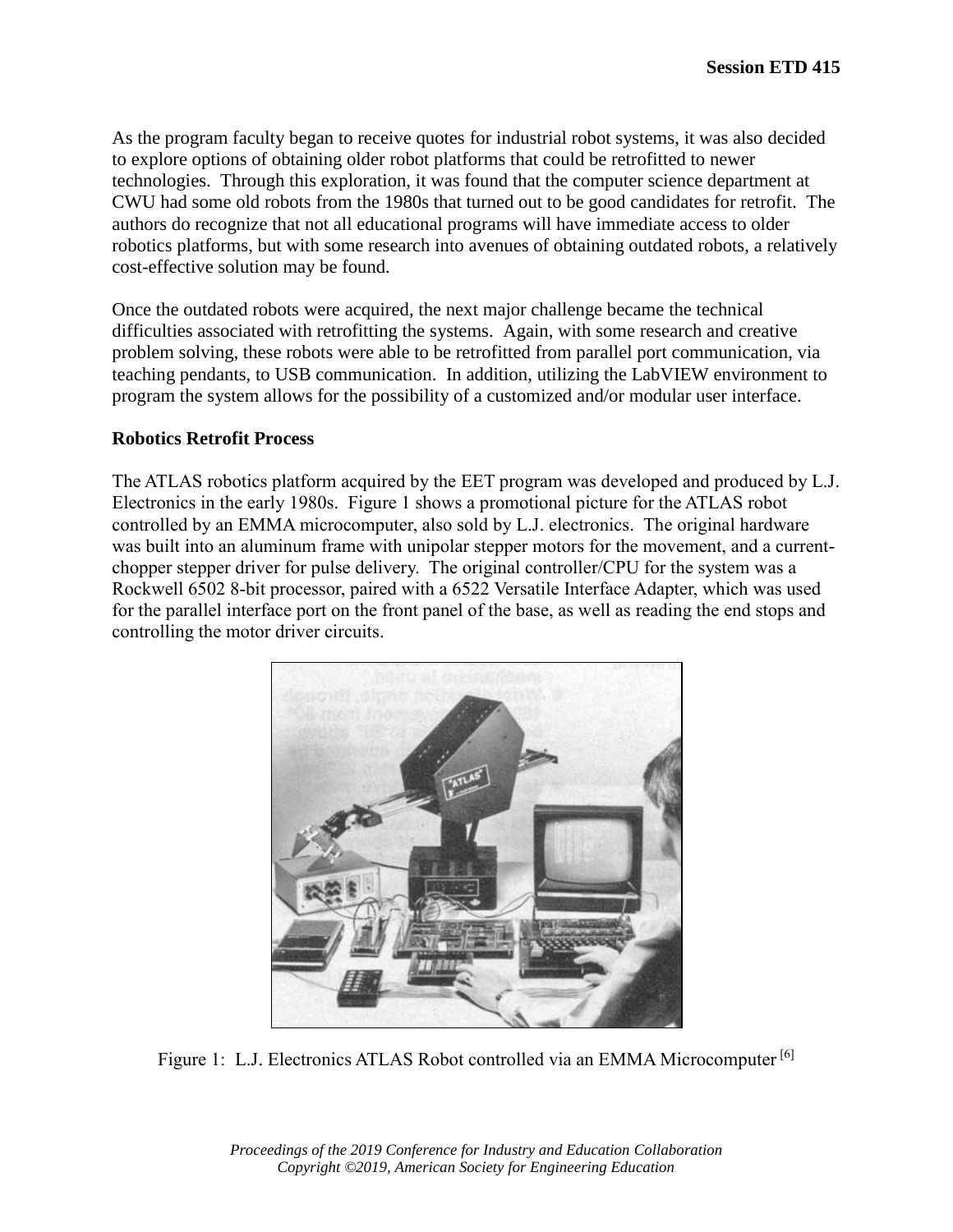After examining a disassembled ATLAS unit and consulting the *ATLAS-II Robotic System Technical Manual* <sup>[7]</sup>, the primary functions of the controller were able to be redesigned to drive the motors via a National Instruments (NI) cDAQ-9174 with a NI 9403 digital I/O module, programmed with LabVIEW. Later on in the project planning process, the decision was made to move to a more cost effective solution, and away from the cDAQ series of chassis and modules. With cost constraints in mind, the faculty settled on a USB-6001 DAO <sup>[8]</sup> from NI, which encompassed the needs specified in the re-design with 13 digital I/O ports, 8 analog inputs, and 2 analog outputs. An additional reason for selecting the 6001 is that LabVIEW 2017 was performing inconsistently with digital waveform output, so the analog outputs were needed for the robot to perform consistently.

The new control system for the ATLAS consists of the NI USB DAQ, and a custom demultiplexer board. A demultiplexer circuit using 7400 series digital logic ICs' is needed to drive the six motors on the system. This circuit uses a 74138 demultiplexer <sup>[9]</sup> to enable specific 7408 AND gate <sup>[10]</sup> groupings, which allow them to pass the step signal through to the motors. The 7400 series ICs were chosen because of their low propagation delay, and active-high functionality, reducing the number of ICs needed for the board. Figure 2 shows the circuit schematic for the demultiplexer board. The first unit was wired by hand using standard prototyping equipment. The remaining circuits were made via the EET program's printed circuit board (PCB) manufacturing system.



Figure 2: Custom Demultiplexer Schematic for ATLAS Control System

As mentioned earlier, LabVIEW is the primary programming environment, and one of the factors in the hardware selection process. Using LabVIEW, a set of virtual instruments (VIs) were developed to control key parts of the system. One VI drives the motors a designated number of steps. Another allows for user input, converting it to the proper number of steps used by the aforementioned VI. Motor axis control selection and actuated end stops are controlled by another set of VIs. These modules are then incorporated into a more complex routine that makes up the full program. Figure 3 shows an example of a LabVIEW VI user interface where certain aspects of the ATLAS system can be controlled and monitored. Figure 4 shows the LabVIEW programming code that runs in the background of the user interface.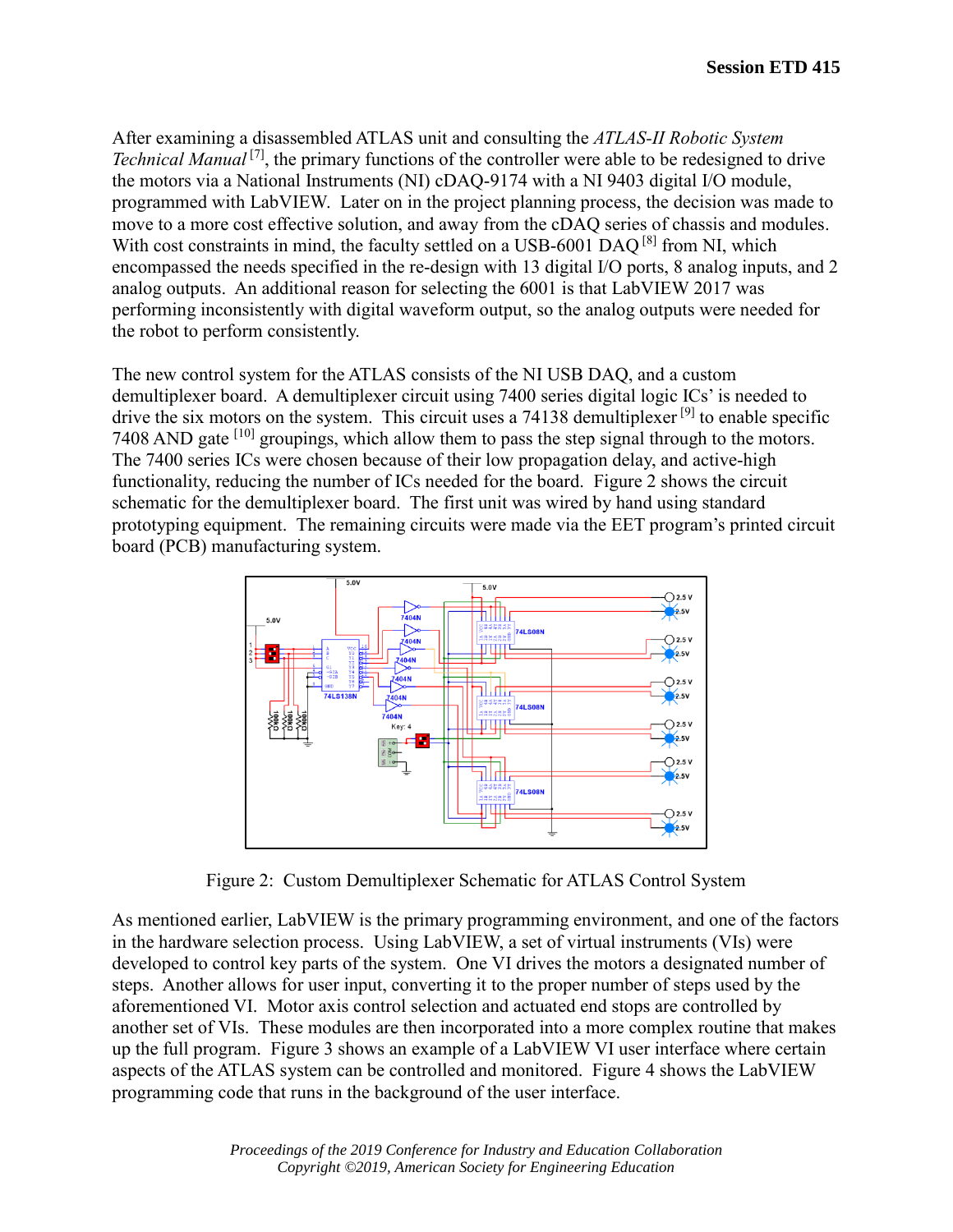| Edit View Project Operate Tools Window Help<br>File           |                                               |                          |            |                       |  |
|---------------------------------------------------------------|-----------------------------------------------|--------------------------|------------|-----------------------|--|
| 15pt Application Font > Ho Tur Tur 出 Gp -<br>ウ ゆ<br>$\odot$ H |                                               |                          | • Search   | 2                     |  |
| Degrees/mm<br>$\frac{1}{\sqrt{2}}$ 0                          | f(Hz)<br>500<br>33                            | <b>Steps</b><br>$\bf{0}$ | Reference? | Min Limit / Reference |  |
| <b>Direction</b>                                              | <b>Direction</b>                              | <b>Direction</b>         | Position   | Max Limit             |  |
| GO!                                                           |                                               | Wait                     |            |                       |  |
| Channel<br>$\frac{1}{2}$ 0                                    | B <sub>0</sub><br>B <sub>1</sub><br><b>B2</b> | <b>STOP</b>              |            |                       |  |

Figure 3: ATLAS basic control functions LabVIEW front panel



Figure 4: ATLAS basic control functions LabVIEW block diagram

The LabVIEW modules were intentionally made as a primitive, low-level implementation. The goal with the Atlas Project is not to have everything neatly packaged to the same extent as LEGO Mindstorms, or the VEX systems. This system provides the students with a hands-on and approachable robotic platform that can be taught, understood, and modified.

### **Conclusion and Future Work**

The retrofitting process is completed and curriculum is in beginning stages of being implemented in the classroom. Figure 5 shows a completed robot, displaying the custom controller board and NI USB DAQ module. Figure 6 shows an original ATLAS robot next to one of the retrofitted robots. The plan moving forward is to leave the access panels on the robots open for students to be able to inspect and analyze the internal components of the system. Standard operating procedures and proper safety protocols are implemented at all times to ensure student safety. The ability to utilize these robots in engineering curriculum and removing the "black box" aspect of lite industrial robotics provides a wealth of educational opportunities for students. Program faculty can now include hands-on lessons on robot hardware including mechanical linkages, motors, controllers and sensors. LabVIEW software is now solidified as a consistent programming language throughout multiple hardware platforms in the programs, along with other text-based languages. Students learn graphical programming (LabVIEW and Mindstorms) and correlations to these text-based languages within the robotics and automation curriculum.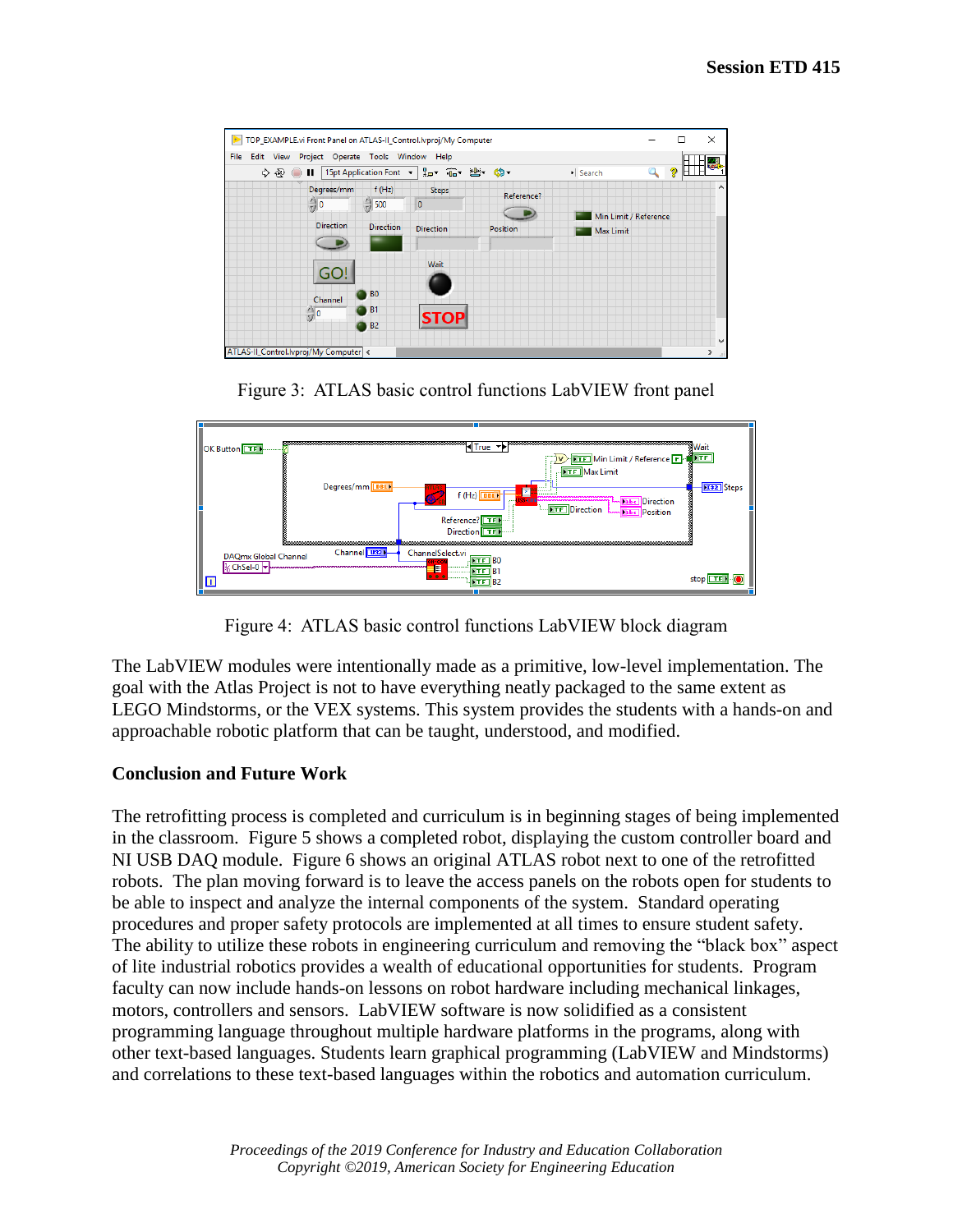

Figure 5: Retrofitted ATLAS Robot



Figure 6: Original Robot (left) and Retrofitted Robot (right)

Further analysis of educational value will be completed as this project moves forward. Currently the outline of topics for the robotics and automation curriculum includes several hands-on assignments with LEGO Mindstorms and VEX robots, then the introduction of these ATLAS robots for several assignments, followed by hands-on assignments with an automation system and the Mitsubishi industrial robot. Program faculty believe that these ATLAS robots can provide a unique solution to the problems determined by the IAB. The entire project was completed at a fraction of the cost of purchasing new industrial robots and creates a common backbone throughout the curriculum. By sharing this story, the authors' goal is to spur interest